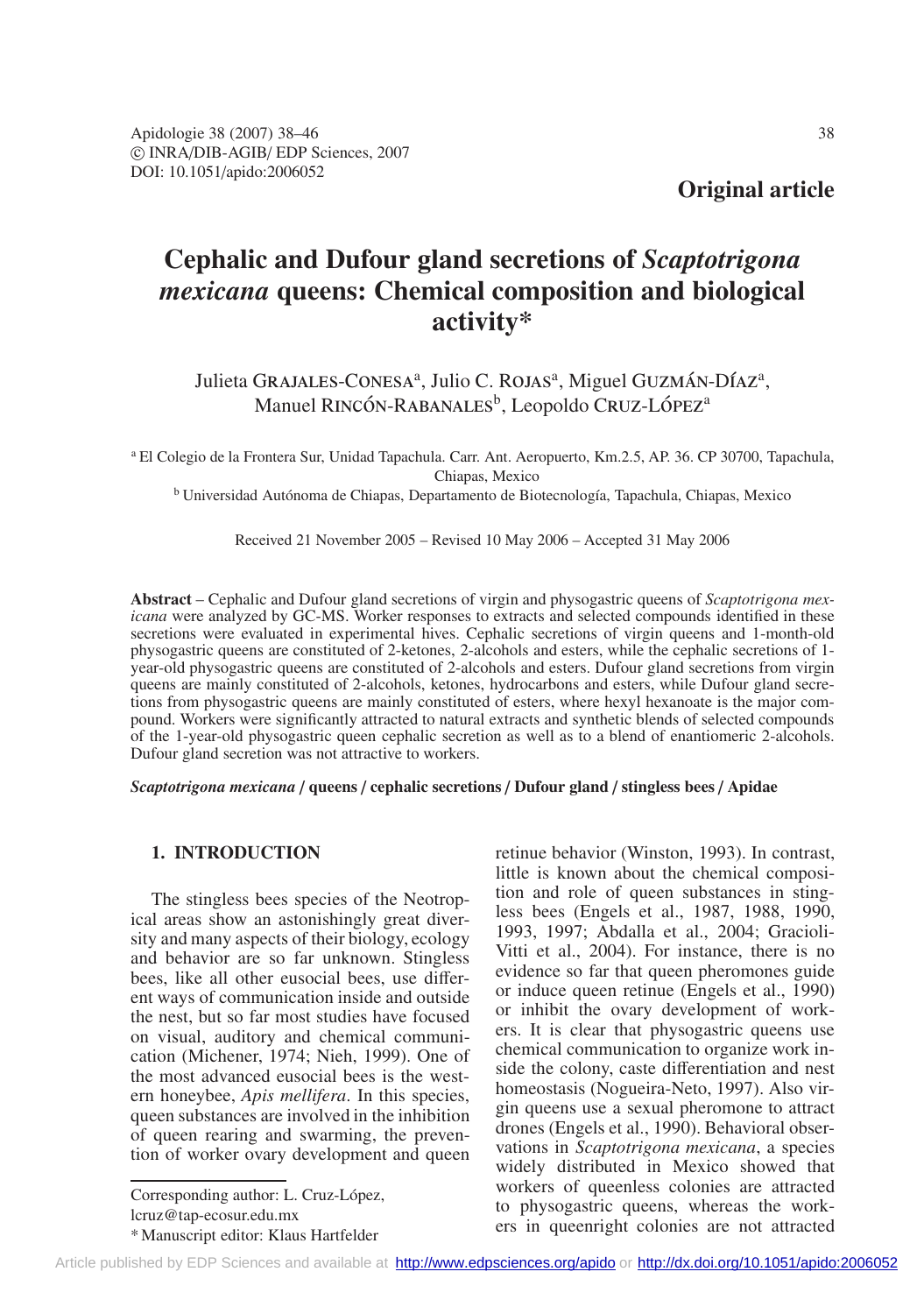to physogastric queens (Grajales et al., 2005). This previous study, however, did not identify the chemical composition or glandular origin of the pheromones involved in queen-worker interaction in *S. mexicana,* and many questions concerning this topic remain to be investigated. In this study we chemically identified the cephalic and Dufour gland secretions in virgin and physogastric queens of *S. mexicana* and evaluated the behavioral responses of worker to these substances.

#### **2. MATERIALS AND METHODS**

#### **2.1. Bees**

One-year-old  $(n = 12)$  and 1-month-old physogastric queens ( $n = 10$ ), as well as virgin queens of different ages (n = 15) of *S. mexicana* were collected from different hives of the meliponary of El Colegio de la Frontera Sur (ECOSUR) located in Cacahoatan (14◦59'N, 92◦10'W, altitude 480 m), Chiapas from January to February, 2005. Immediately after collection, queens were transferred to 2 mL glass vials and placed at –20 ◦C for 10 min to immobilize them and avoid the emptying of their glands at the moment of dissection.

### **2.2. Sample preparation**

The heads of the queens were carefully removed and the Dufour glands were dissected in distilled water with two pairs of fine forceps under a stereomicroscope. Individually and separately, the heads and the Dufour glands were crushed in 2 mL of hexane, and then concentrated with nitrogen to 100 µL. The secretion samples were stored at  $-20$  °C for further analysis and bioassays.

#### **2.3. Chemical analysis**

Gas chromatography-mass spectrometry of cephalic and Dufour gland secretions was carried out with a Varian CP-3800 (Palo Alto, CA) chromatograph linked to a Varian Saturn 2200 mass spectrometer (Palo Alto, CA). The samples were analyzed using a non polar capillary column (DB-5MS, 30 m × 0.25 mm i.d. 0.25 µm, J&W Scientific). The oven was programmed from 50 ◦C to 280 ◦C at 15 ◦C/min. The carrier gas was helium at 1 mL/min. Chiral separations were carried out with a cyclodextrin-based capillary column (Cyclosil-B, 30 m, 0.25 mm i.d., 0.25 µm, J&W Scientific) using helium as carrier gas (275.8 KPa) at 65 ◦C. Identification of the natural compounds was done by comparison of retention times and mass spectral data with those of synthetic compounds. Tentative identification of unknown compounds was carried out using the NIST 2002 spectral library or mass spectral data reported in literature. The relative percentage of the components was calculated from the sum of the recorded peaks. Quantification of the glandular secretion was performed by using tridecane (1 µg/sample) as an internal standard. Synthetic compounds were obtained from Fluka and Sigma-Aldrich (Toluca, Mexico). The purity of these compounds was >95% by GC. Hexyl hexanoate and hexyl butanoate were prepared according to Attygalle and Morgan (1986).

### **2.4. Behavioral tests**

The bioassays were carried out in the meliponary of ECOSUR in a special room designed to exclude all possible external noises and odors. The tests were performed in 15 hives  $(30 \times 20 \text{ cm})$  based on the model of Engels et al. (1987), and were subdivided into a brood nest and a storage part, connected only by two narrow tunnels to avoid rapid odor exchange. The hives were prepared in November 2004 to obtain strong colonies in March 2005 (hives with an at least four months old physogastric queen). The nest boxes were covered with a plexiglass plate for the experiments. Three days before the tests, the queens were removed from the hives, because in preliminary observations workers of this condition showed a higher response to queens (Grajales et al., 2005). The reserves were removed from the storage area to clear the arena. Behavioral tests were performed from March to August, 2005. Two different experiments were carried out at different times; (a) in the first one, the extracts of one queen equivalent of cephalic and Dufour gland secretions of physogastric and virgin queens were evaluated; and (b) in the second one, the effect of natural secretions was compared with synthetic blends of compounds identified from cephalic secretions. The synthetic blends used in the experiments were prepared according to the natural proportions of each component from the extract using hexane as a solvent; (a) a blend representing one head equivalent of selected components identified in 1-year-old physogastric queens (5 µL of 29% 2-heptanol, 9% decane, 2% limonene, 55% 2-nonanol, 2% hexyl hexanoate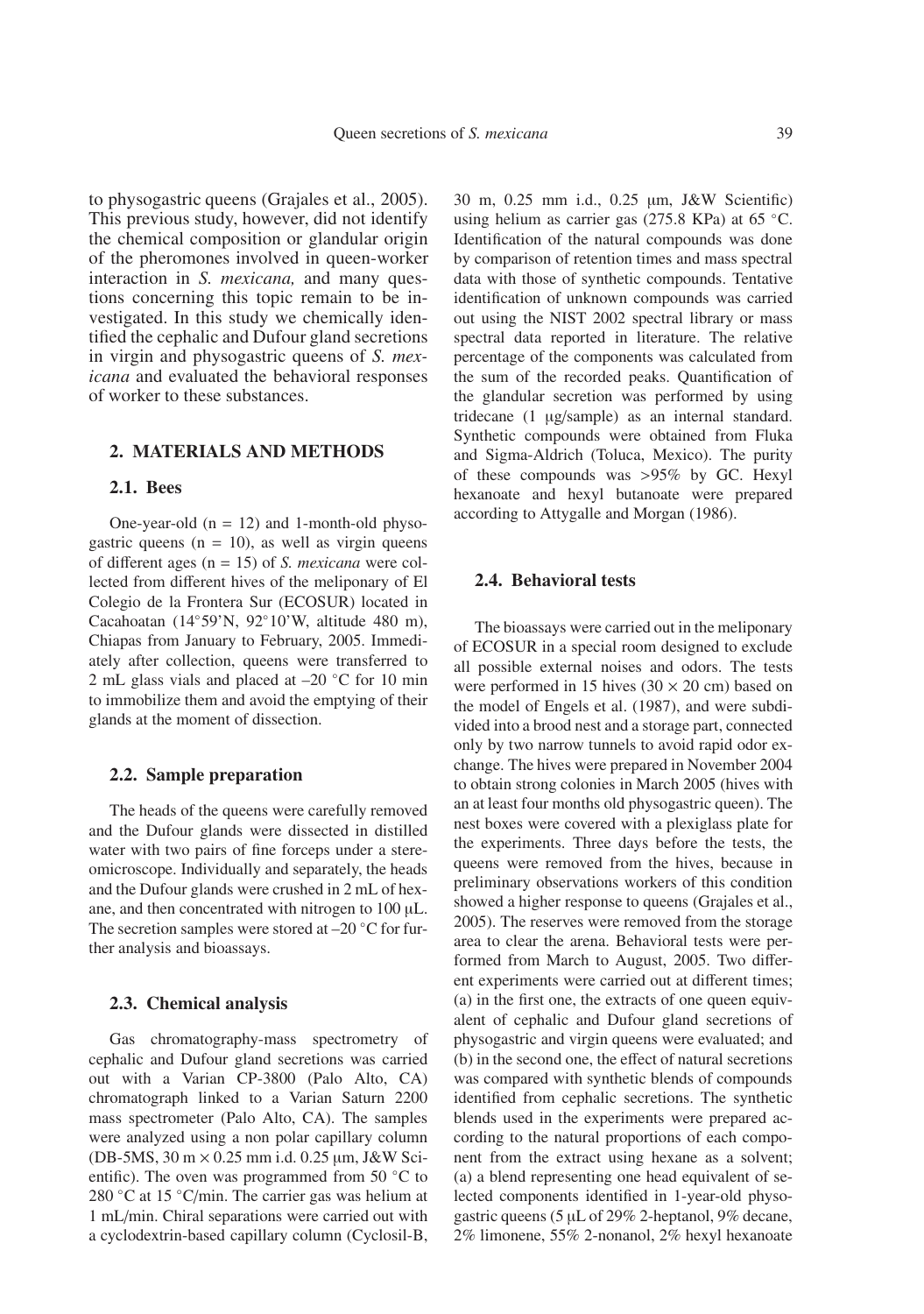| Peak           | Compound          | $VO (n = 11)$  | $PQ1m (n = 6)$ | $PQ1y(n = 10)$ |
|----------------|-------------------|----------------|----------------|----------------|
| 1              | 2-Heptanone       | $0.8 \pm 0.19$ | (t)            | $(-)$          |
| $\overline{2}$ | 2-Heptanol        | $15 \pm 3.18$  | $17 + 4.48$    | $29 \pm 4.87$  |
| 3              | Decane            | $2 \pm 1.04$   | $(-)$          | $9 \pm 2.03$   |
| 4              | Limonene          | $(-)$          | $(-)$          | (t)            |
| 5              | Nonen-2-ol        | (t)            | $(-)$          | $(-)$          |
| 6              | 2-Nonanone        | $0.5 \pm 0.13$ | $2 + 1.15$     | $(-)$          |
| 7              | Isomer of peak 5  | (t)            | $(-)$          | $(-)$          |
| 8              | 2-Nonanol         | $62 \pm 4.35$  | $64 \pm 2.23$  | $55 \pm 4.88$  |
| 9              | Hexyl butanoate   | (t)            | $1 \pm 0.31$   | (t)            |
| 10             | Isomer of peak 11 | $0.5 \pm 0.11$ | $1 \pm 0.22$   | $2 \pm 0.49$   |
| 11             | Undecen-2-ol      | $17 \pm 2.38$  | $6 \pm 1.59$   | $(-)$          |
| 12             | 2-Undecanol       | $2 \pm 0.41$   | $8 \pm 5.36$   | $5 \pm 3.03$   |
| 13             | Hexyl hexanoate   | $(-)$          | (t)            | $0.5 \pm 0.11$ |

**Table I.** Mean (±SE) composition (%) of the cephalic volatiles of *S. mexicana* queens; virgin (VQ), 1-month old physogastric (PQ1m) and 1-year old physogastric (PQ1y).

 $(t)$  = traces,  $(-)$  = chemical compound not found.

and 5% 2-undecanol) and (b) a blend of chiral (R)-  $(-)$ -2-alcohols (5 µL of 29% (R)- $(-)$ -2-heptanol, 55% (R)-(–)-2-nonanol and 5% 2-undecanol), and (c) chiral  $(S)-(+)$ -2-alcohols  $(5 \mu L)$  of  $29\%$   $(S)-$ (+)-2-heptanol, 55% (S)-(+)-2-nonanol and 5% 2 undecanol). In all experiments hexane was used as a control. The extracts or the blends were applied onto cotton dummies made of sterile plain wrapped cotton rolls (4 cm  $\times$  1 cm, Richmond, USA). After evaporation of the solvent for 30 s the cotton dummies were placed in small wire cages (5 cm  $\times$ 1 cm) inside the hives storage areas. The activity of workers was video-taped during five minutes with a handycam (Sony DCR-DVD101/DVD201). Workers attraction was measured by counting the number of bees in direct contact with the cage in each minute, during the five minutes taped.

#### **2.5. Statistical analysis**

Two way-ANOVA of repeated measures and Tukey's test ( $\alpha = 0.05$ ) were used to compare the behavioral responses of workers to different extracts and synthetic blends. We used a transformation of the data set  $(\sqrt{x})$  because our data did not meet with assumption of normality and homoscedasticity. A correspondence analysis was performed for the compounds identified in queen cephalic secretions in order to analyze the association between the groups of queens and the compounds. All statistical tests were performed with Statistica version 7.1 (Stat soft, Inc 2005) and SAS (The SAS system for windows, release 8.02) software.

### **3. RESULTS**

## **3.1. Chemical analysis**

## *3.1.1. Cephalic secretions of queens*

The chemical composition of cephalic secretion of *S. mexicana* queens of different physiological condition is listed in Table I. All secretions contain the same 2-alcohols composition with 2-nonanol as the major component. In addition, there are several differences: both ages of physogastric queens are characterized by hexyl hexanoate, whereas virgin queen secretion is distinguished by nonen-2-ol, which was tentatively identified according to the mass spectrum shown by Kozlov et al. (1996), and isomer of nonen-2-ol (peak 7) whose mass spectrum resembled an unsaturated alcohol (Tab. I). Comparison between the cephalic gland secretion composition of 1-month-old and 1-year-old physogastric queens shows that both types of queens differ in the number of volatile compounds identified, with 10 and 8 volatile compounds, respectively (Tab. I). It was noteworthy that limonene was present only in 1-year-old physogastric queen secretions while some other compounds such as 2-heptanone, 2-nonanone and undecen-2 ol (the latter was identified according to the mass spectrum provided by Baeckström et al. (1989)) were found in virgin and 1-month-old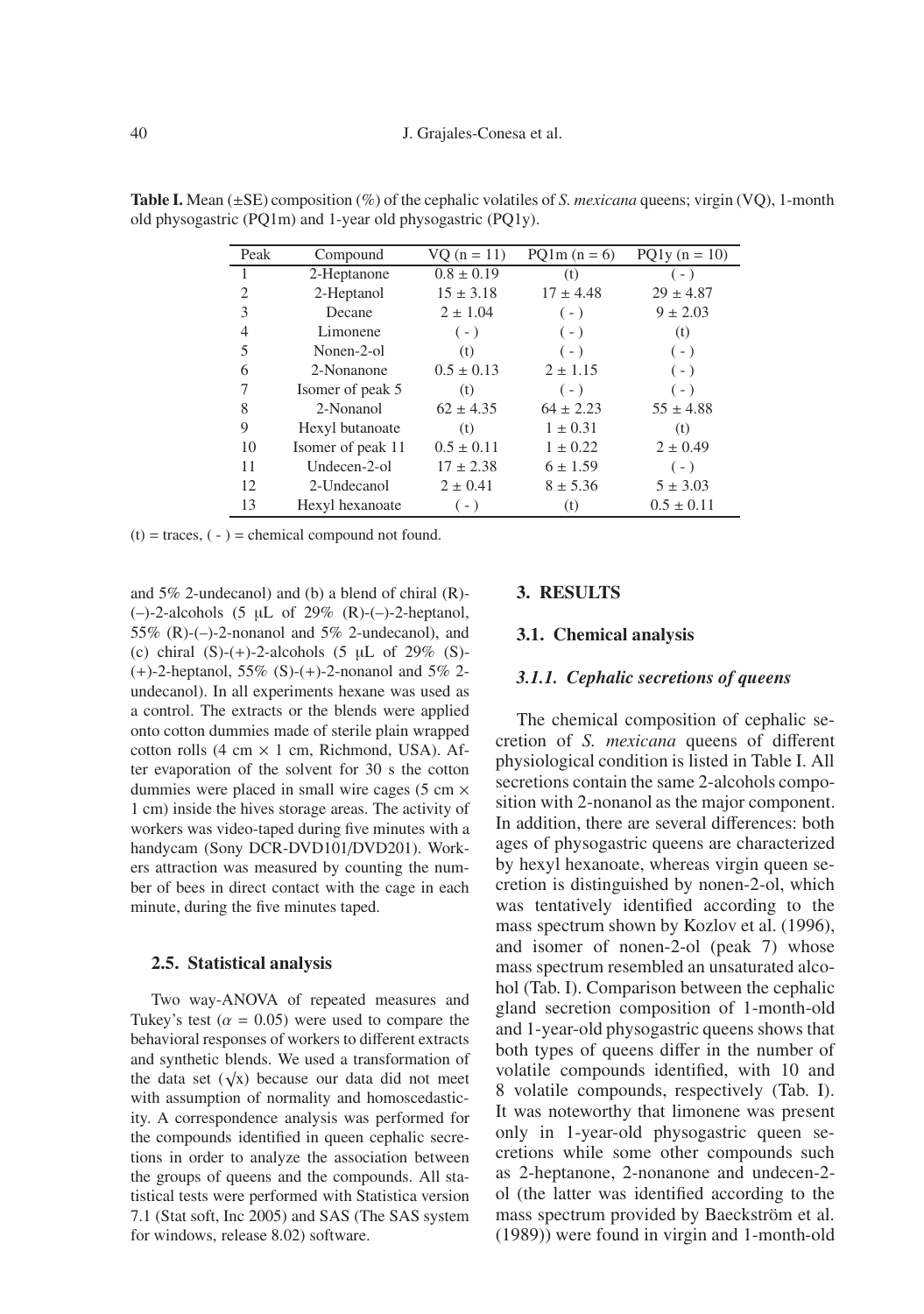

**Figure 1.** Correspondence analysis of compounds identified in 1-year-old queen cephalic secretions. (g1) 1month-old physogastric queens, (g2) 1-year-old physogastric queens and (g3) virgin queens. The numbers correspond to the compounds identified in queen cephalic secretions (see Tab. I).

physogastric queens. In order to analyze and identify an association between the groups of queens and the compounds identified, we performed a correspondence analysis, where the first axis explained 73.5% of variability within the results. We found an association between the groups of queens and compounds identified in cephalic secretions that was significantly correlated  $(X^2 = 58.088, P = 0.0001)$ . Figure 1 shows that the groups of queens are arranged by age and physiological status; first virgin queens (g3), then 1-month-old physogastric queens (g2) and finally 1-yearold physogastric queens. The enantiomer configuration for 2-heptanol and 2-nonanol was determined as  $(S)-(+)$  for both compounds.

#### *3.1.2. Dufour gland secretion*

Virgin and physogastric queens differed in their chemical composition of the Dufour gland secretion. The GC-MS analysis showed that the virgin queen Dufour gland secretion contained 11 volatile compounds consisting of 2-alcohols, ketones, hydrocarbons and esters (Tab. II). The secretions of 1-year-old and 1-month-old physogastric queens contain only three esters, hexyl butanoate, hexyl hexanoate and hexyl octanoate; the former with both esters found in traces and the latter with a large amount of hexyl hexanoate.

## **3.2. Worker behavioral response to di**ff**erent extracts**

## *3.2.1. Cephalic and Dufour gland secretions*

The number of workers attracted to the cage was significantly different depending on the extracts tested (F = 1.71; D.F. = 20,120;  $P =$ 0.04) (Fig. 2). Worker response also varied significantly over time (F = 2.54; D.F. = 5,30;  $P =$ 0.04), and diminished in the last two minutes of bioassays. The workers showed the highest responses to extracts of physogastric queens of both ages, and the lowest to hexane, Dufour gland secretions, and virgin queen cephalic extract (Fig. 2).

## *3.2.2. Cephalic secretions vs. synthetic blends*

There were significant differences in worker responses to the synthetic blends, cephalic extracts, and hexane  $(F = 2.03)$ ; D.F. = 16,75;  $P = 0.02$ ). Workers were more attracted to queen cephalic secretions (QCS),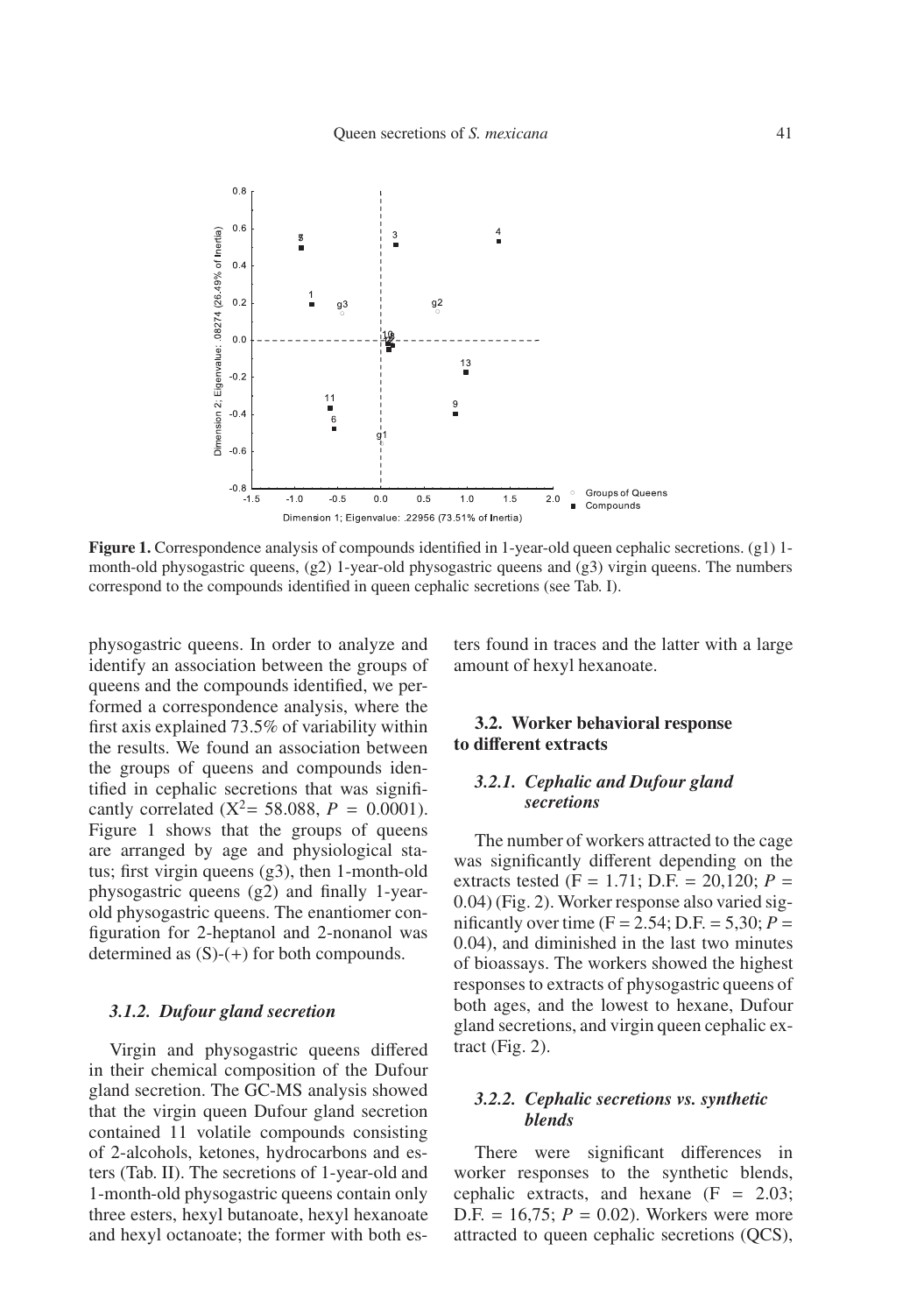| Peak | Compound        | $VO (n = 8)$   | $PQ1m (n = 9)$ | $PQ1y(n = 12)$ |
|------|-----------------|----------------|----------------|----------------|
| 1    | 2-Heptanone     | $2 \pm 6.95$   | $(-)$          | $(-)$          |
| 2    | 2-Heptanol      | $5 \pm 2.63$   | $(-)$          | $(-)$          |
| 3    | Decane          | $8 \pm 5.79$   | $(-)$          | $(-)$          |
| 4    | 2-Nonanone      | $16 \pm 12.02$ | $(-)$          | $(-)$          |
| 5    | 2-Nonanol       | $17 \pm 11.64$ | $(-)$          | $(-)$          |
| 6    | Hexyl butanoate | $(-)$          | (t)            | (t)            |
| 7    | Undecadien-2-ol | $7 + 2.74$     | $(-)$          | $(-)$          |
| 8    | Undecen-2- $ol$ | $3 \pm 1.30$   | $(-)$          | $(-)$          |
| 9    | 2-Undecanol     | $0.2 \pm 0.12$ | $(-)$          | $(-)$          |
| 10   | Hexyl hexanoate | $38 \pm 10.58$ | (t)            | $78 \pm 7.26$  |
| 11   | Hexyl octanoate | $4 \pm 1.77$   | $(-)$          | $22 \pm 2.30$  |
| 12   | Unknown ester   | $1 \pm 0.85$   | $-$ )          | $(-)$          |

**Table II.** Mean ( $\pm$ SE) composition (%) of the Dufour gland volatiles of *S. mexicana* queens; virgin queens, 1-month old physogastric queens (PQ1m) and 1-year old physogastric queens (PQ1y).

 $(t)$  = traces,  $(-)$  = chemical compound not found.



**Figure 2.** Mean number of bees attracted to cephalic secretion extracts from virgin queen (VQ), virgin queen Dufour gland (VQDG), cephalic secretion from one year old physogastric queen (PQCS1y), Dufour gland from 1-year old physogastric queen (PQDG1y), cephalic secretion from 1-month old physogastric queen (PQCS1m), Dufour gland secretion from one month old physogastric queen (PQDG1m) and hexane (H). Bars marked by different letters are significantly different (*P* < 0.05; Tukey test).

synthetic blends  $(SB)$ ,  $(R)$ - $(-)$ -2-alcohols,  $(S)-(+)$ -2-alcohols than to the hexane control during the three minutes of the behavioral test, but the workers did not show any difference in their responses during the last two minutes of the bioassay (Fig. 3).

## **4. DISCUSSION**

The chemical composition of cephalic secretions of *S. mexicana* varies with the age and the physiological status of the queens. Nonen-2-ol and the isomer of nonen-2-ol were detected only in virgin queens, while 2-heptanone and nonen-2-ol were found in virgin queens and 1-month-old physogastric queens. The 2-ketones and 2-alcohols composition of virgin queen cephalic secretion resembles that of workers of *S. mexicana* although in workers 2-ketones are the main volatile components rather than 2-alcohols (Luby et al., 1973; Barrera-Gordillo, 2005). Hexyl hexanoate was identified in 1-year and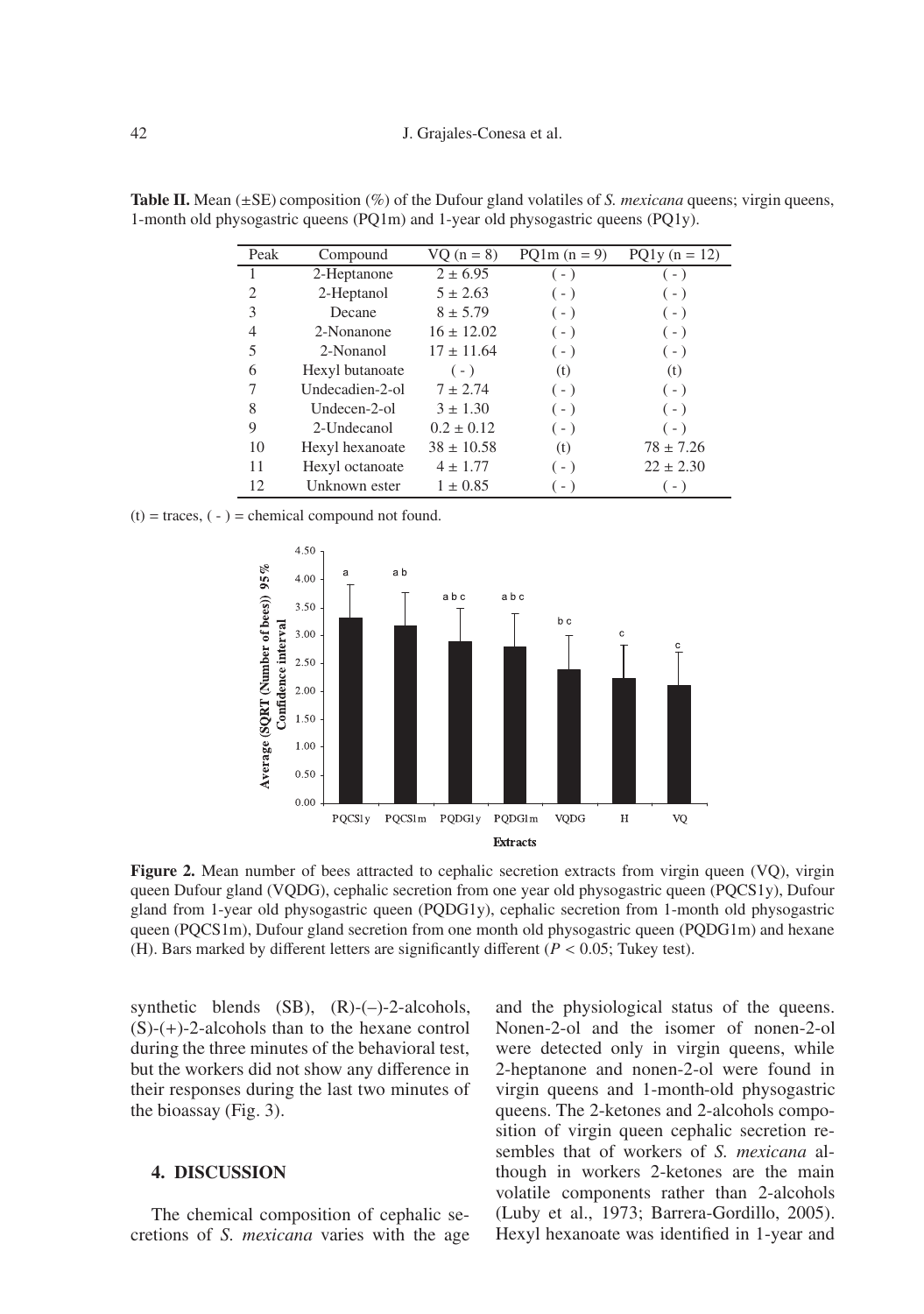

**Figure 3.** Mean number of bees attracted to extracts and synthetic blends; queen cephalic secretion (QCS), synthetic blend of physogastric queen cephalic secretion (SB), (R)-(–)-2-alcohols (2-A-R), (S)-(+)-2 alcohols (2-A-S) and hexane (H).

1-month-old physogastric queens as one of the compounds which could confer the physiological status of queens. Similarly, Engels et al. (1993) showed that the 2-alcohols composition of cephalic secretions of *S. postica* queens varied with age. In addition, the correspondence analysis helped to identify which of the volatile compounds may indicate the status of queens. Some compounds identified in virgin queens did not appear in 1-year-old physogastric queens, but 1-year-old and 1-monthold physogastric queens are similar in their pheromone compounds because of the esters they share. The chiral configuration of the 2 alcohols of *S. mexicana* was congruent with the cephalic secretions of *S. postica* queens (Engels et al., 1990). It is interesting to note that the pattern of volatile compounds identified in queen cephalic secretions qualitatively resembles that of *S. postica* (Engels et al., 1990). Therefore, this could be a pattern in a genus-specific of stingless bees.

The chemical composition of Dufour glands of *S. mexicana* was different for virgin and physogastric queens. The secretions of virgin queens were mainly constituted of 2-alcohols, 2-ketones, hydrocarbons and esters, while the Dufour gland of physogastric queens contained esters as major compounds.

It is evident that some of the compounds found in virgin Dufour gland secretions were also present in virgin queen cephalic secretions, but these were not present in the Dufour glands of physogastric queens. Thus, these compounds could be related to the physiological status of queens in the colony. Hexyl hexanoate was the major compound found in 1-year-old physogastric queens and this was also identified as a major compound of cephalic secretions of *S. postica* physogastric queens (Engels et al., 1990). Esters seem to be the common components of the Dufour gland secretions of Apidae (Abdalla et al., 2004; Dor et al., 2005), and they may function as a pheromone to attract workers for provisioning processes.

So far, few studies have investigated the chemical composition and biological activity of Dufour glands in queens of stingless bees. For instance, Abdalla et al. (2004) reported the chemical composition of the Dufour gland secretion in queens of *Melipona bicolor* but the behavioral activity of its components was not evaluated. Studies in honey bees (*Apis mellifera*) showed that esters are the main components identified in queen Dufour gland secretions, and they may function as an egg discriminator pheromone or as a reliable fertility signal among honeybee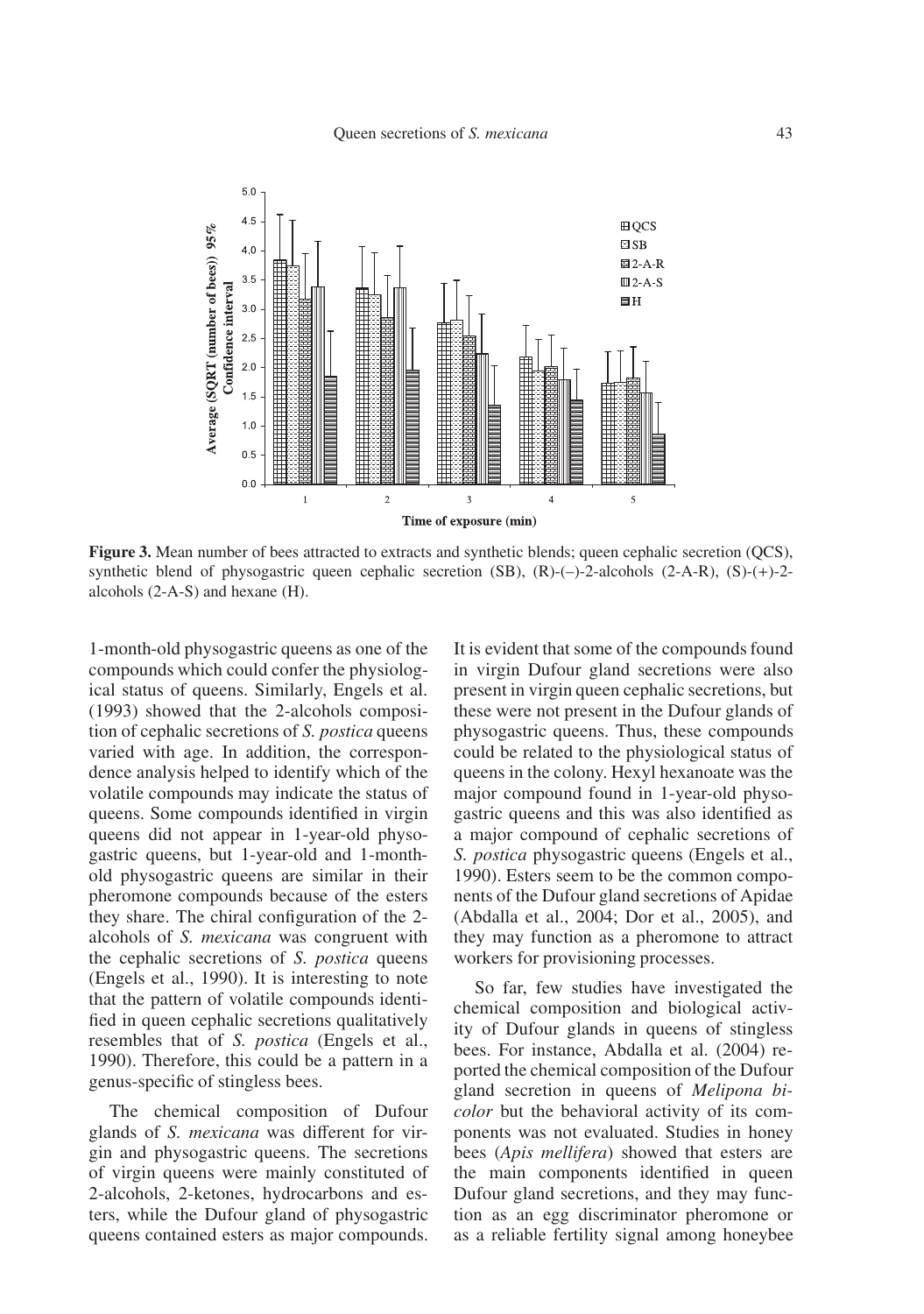workers (Katzav-Gozansky et al., 2001). Our behavioural tests showed that workers of *S. mexicana* were attracted to 1-year-old physogastric queen cephalic secretions but not to virgin queen cephalic secretions. Furthermore, workers were attracted to the synthetic blend equivalent to one head and to a blend of (R)-  $(-)$ -2-alcohols and  $(S)-(+)$ -2-alcohols, during the five minutes of the bioassay. These results are similar to those found in honey bee queens (Kaminski et al., 1990; Pankiw et al., 1994; Plettner et al., 1997), where workers are more attracted to cephalic and mandibular secretions. These authors suggested that queen mandibular gland secretion is related to the control of several aspects of colony functioning in honey bees. To our knowledge there is no information on the function of the mandibular gland of stingless bee physogastric queens. Engels et al. (1990) reported that the mandibular gland secretion of *S. postica* virgin queens attracted males, but no information was provided on the role of the mandibular gland secretion of physogastric queen secretions inside the nest. In relation of the worker response of *S. mexicana* to  $(R)$ - $(-)$  and  $(S)$ - $(+)$  enantiomers of the 2-alcohols these results provide evidence that the ability of stingless bees to detect some compounds is limited. However the attraction may have different functions, workers of *S. postica* showed different behavioral responses to the  $(R)$ - $(-)$  and  $(S)$ - $(+)$  isomers, such as attraction and alarm (Engels, 1987). In some studies performed in *A. mellifera carnica* (Laska and Galizia, 2001) bees were able to discriminate between the optical isomers of several terpenes, but failed to distinguish between the  $(+)$  and  $(-)$  forms of  $\alpha$ -terpineol, camphor, rose oxide, fenchone, and 2-butanol; therefore these and our results in stingless bees support the assumption that enantioselective molecular odor receptors may exist for some but not all volatile enantiomers.

In conclusion, our results suggest that the cephalic gland secretions of *S. mexicana* may function as a queen-signal pheromone, but further studies are needed to elucidate the complete chemical identification of the component secretion and its role on the behavior of the workers inside the nest.

## **ACKNOWLEDGEMENTS**

We thank Javier Valle for his support in the statistical analysis, Anay López López, Antonio Santiesteban and Armando Virgen for their technical assistance, and F. Bernhard Kraus for his comments on an earlier version of this manuscript, all of them at ECOSUR. Economic support for this study was provided by CONACYT through a scholarship to JGC.

**Les secrétions des glandes céphaliques et de Dufour chez les reines de** *Scaptotrigona mexicana* **: composition chimique et activité biologique.**

*Scaptotrigona mexicana* / **abeille sans aiguillon** / **reine** / **sécrétion céphalique** / **gland de Dufour**

**Zusammenfassung** – **Sekrete der Kopf- und Dufourdrüsen von** *Scaptotrigona mexicana* **Königinnen: Chemische Zusammensetzung und biologische Aktivität.** Frühere Untersuchungen an *Scaptotrigona mexicana* zeigten, dass Arbeiterinnen aus weisellosen, aber nicht die aus weiselrichtigen Völkern, von physogastrischen Königinnen angezogen wurden. In der vorliegenden Studie identifizierten wir mittels GC-MS die chemische Zusammensetzung der Kopf- und Dufourdrüsensekrete von unverpaarten Jungköniginnen und von physogastrischen *S. mexicana* Königinnen und bewerteten in Versuchsvölkern die Verhaltensantworten von Arbeiterinnen auf diese Substanzen. In zwei unterschiedlichen Experimenten untersuchten wir: (a) die Wirkung der Extrakte eines Königinnenäquivalents der Kopf- und Dufourdrüsensekrete von physogastrischen und von Jungköniginnen und (b) den Effekt der natürlichen Sekrete physogastrischer Königinnen und den von synthetischen Mischungen der Sekretkomponenten. Die Extrakte oder Mischungen wurden auf Watteattrappen appliziert und die Aktivität der Arbeiterinnen wurde über einen Zeitraum von fünf Minuten auf Video aufgezeichnet.

Die chemische Zusammensetzung der Kopfdrüsensekrete von *S. mexicana* variiert in Abhängigkeit vom Alter und physiologischen Status der Königinnen (Tab. I). Nonen-2-ol und das Isomer von Nonen-2-ol wurden nur bei unverpaarten Jungköniginnen gefunden, während 2- Heptanon und Nonen-2-ol sowohl in Jungköniginnen als auch in einen Monat alten physogastrischen Königinnen vorkam. Hexylhexanoat wurde in einen Monat und in ein Jahr alten physogastrischen Königinnen gefunden und stellen Komponenten dar, die den physiologischen Status der Königinnen widerspiegeln. Einige Komponenten, die in Jungköniginnen auftraten, waren in ein Jahr alten physogastrischen Königinnen nicht zu finden, wohingegen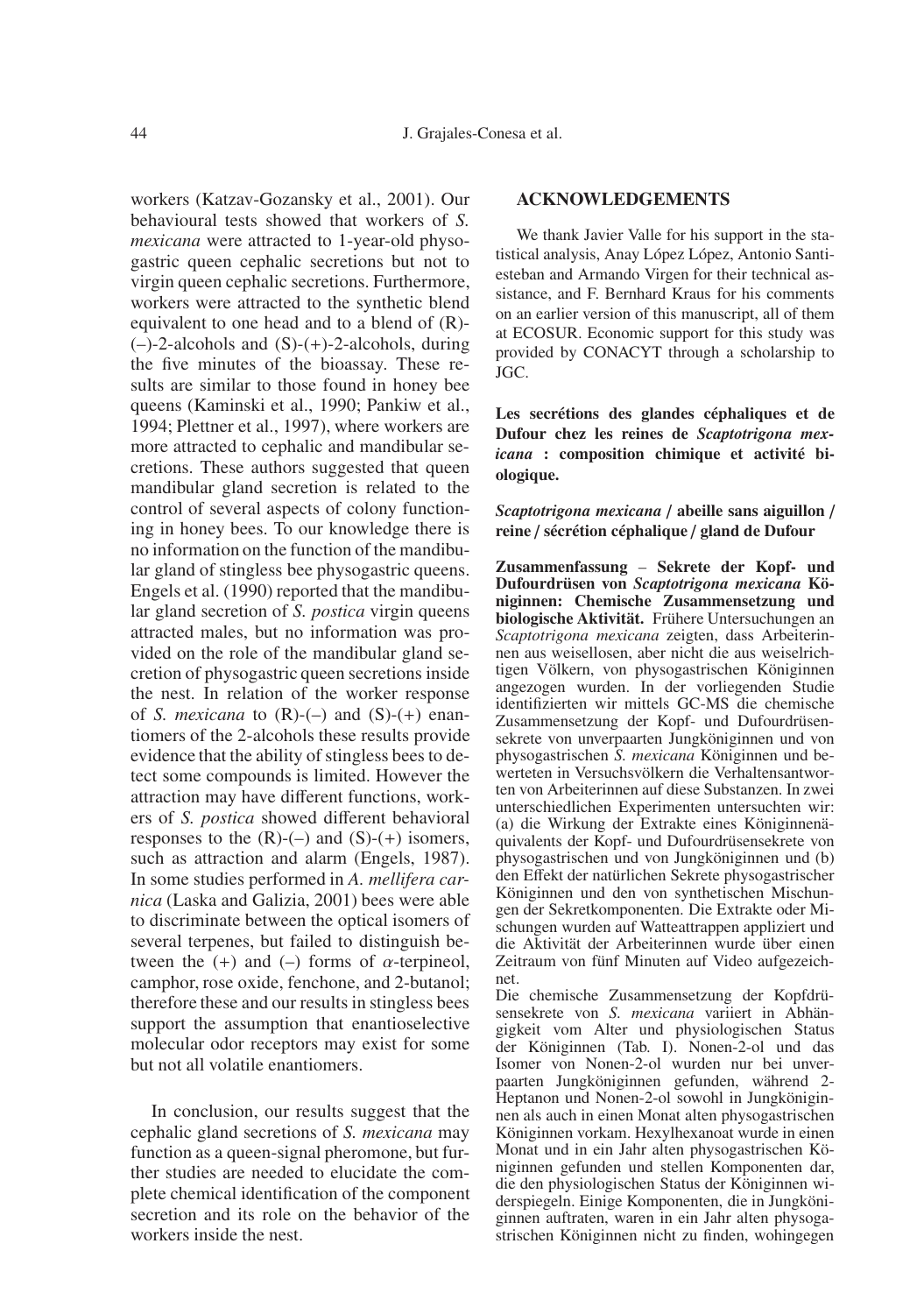einen Monat und ein Jahr alte physogastrische Königinnen sich chemisch ähnlich waren, vor allem in Hinblick auf die Esterkomponenten. Die Enantiomerkonfiguration für 2-Heptanol und 2-Nonanol wurde in beiden Fällen als (S)-(+) bestimmt. Hinsichtlich der Dufourdrüsensekrete waren *S. mexicana* Jungköniginnen klar unterschiedlich von physogastrischen Königinnen (Tab. II). Die Sekrete der unverpaarten Jungköniginnen enthielten vor allem 2-Alkohole, 2-Ketone, Kohlenwasserstoffe und Ester, während die Dufourdrüsen von physogastrischen Königinnen hauptsächlich Ester aufwiesen. Einige der Komponenten der Dufourdrüsensekrete von Jungköniginnen waren auch in ihren Kopfdrüsensekreten zu finden, aber nicht in den Dufourdrüsen von physogastrischen Königinnen, was darauf hinweist, dass diese Komponenten in Zusammenhang mit dem physiologischen Status einer Königin in der Kolonie stehen könnte. Hexylhexanoat war die Hauptkomponente in ein Jahr alten physogastrischen Königinnen.

Verhaltenstests zeigten dass *S. mexicana* Arbeiterinnen die Kopfdrüsensekreten ein Jahr alter physogastrischer Königinnen attraktiv fanden, aber nicht die von unverpaarten Jungköniginnen und ebenso wenig Dufourdrüsensekrete (Abb. 2). Des weiteren fanden Arbeiterinnen die synthetischen Mischungen eines Kopfäquivalents und eine Mischung aus  $(R)$ - $(-)$ -2-Alkoholen and  $(S)$ - $(+)$ -2-Alkoholen attraktiv (Abb. 3).

Unsere Ergebnisse weisen darauf hin, dass die Kopfdrüsensekrete von *S. mexicana* ein Königinnenpheromon mit Signalfunktion darstellen können.

*Scaptotrigona mexicana* / **Königinnen** / **Kopfsekrete** / **Dufourdrüse** / **Stachellose Bienen** / **Apidae**

### **REFERENCES**

- Abdalla F., Jones G., Morgan D., Cruz-Landin C. (2004) Chemical composition of the Dufour gland secretion in queens of *Melipona bicolor* (Hymenoptera, Meliponini), J. Braz. Chem. Soc. 15, 1–5.
- Attygalle A., Morgan E.D. (1986) Versatile microreactor and extractor, An. Chem. 58, 3054–3058.
- Barrera-Gordillo R. (2005) Secreción de las glándulas mandibulares de *Scaptotrigona mexicana* Guerin-Menewille (Hymenoptera: Meliponinae): análisis químico y actividad biológica, Thesis, Universidad Autónoma de Chiapas.
- Baeckström P., Bergström G., Björkling F., Hui-Zhu H., Högberg H., Jacobsson U., Guo-Qiang L., Löfqvist J., Norin T., Wassgren A. (1989) Structures, absolute configurations, and syntheses of volatile signals from three sympatric ant-lion species, *Euroleon nostras, Grocus*

*bore*, and *Myrmeleon formicarius* (Neuroptera: Myrmeleontidae), J. Chem. Ecol. 15, 61–80.

- Dor R., Katzav-Gozansky T., Hefetz A. (2005) Dufour's gland pheromone as a reliable fertility signal among honeybee (*Apis mellifera*) workers, Behav. Ecol. Sociobiol. 58, 270–276.
- Engels E., Engels W., Schröder W., Francke W. (1987) Intranidal worker reactions to volatile compounds identified form cephalic secretions in the stingless bee, *Scaptotrigona postica* (Hymenoptera, Meliponinae), J. Chem. Ecol. 13, 371–386.
- Engels E., Engels W. (1988) Age-Dependent queen attractiveness for drones and mating in the stingless bee, *Scaptotrigona postica*, J. Apic. Res. 27, 3–8.
- Engels W., Engels E., Lübke G., Schröder W., Francke W. (1990) Volatile cephalic secretions of drones, queens and workers in relation to reproduction in the stingless bee, *Scaptotrigona postica* (Hymenoptera: Apidae: Trigonini), Entomol. Gen. 15, 91–101.
- Engels E., Engels W., Lübke G., Schröder W., Francke W. (1993) Age-related patterns of volatile cephalic constituents in queens of the neotropical stingless bee *Scaptotrigona postica* Latr. (Hymenoptera, Apidae), Apidologie 24, 359–548.
- Engels W., Engels E., Francke W. (1997) Ontogeny of cephalic volatile patterns in queens and mating biology of the neotropical stingless bee, *Scaptotrigona postica*, Invertebr. Reprod. Dev. 30, 251–256.
- Gracioli-Vitti L., Abdalla F., Silva de Moraes R., Jones G. (2004) The chemical composition of the mandibular gland secretion of *Melipona bicolor* Lepeletier, 1836 (Hymenoptera, Apidae, Meliponini): a comparative study among castes and sexes, J. Braz. Chem. Soc. 15, 1–5.
- Grajales C., Rojas J.C., Guzmán M.A., Rincón M.., Cruz-López L. (2005) Atracción de obreras huérfanas de a reinas *Scaptotrigona mexicana* fisiogástricas. IV Seminario Mesoamericano sobre abejas sin aguijón, San Ignacio, Chalatenango, El Salvador.
- Kaminski L., Slessor N., Winston M., Hay N., Borden J. (1990) Honeybee response to queen mandibular pheromone in laboratory bioassays, J. Chem. Ecol. 16, 841–850.
- Katzav-Gozansk T., Soroker V., Ibarra F., Francke W., Hefetz A. (2001) Dufour's gland secretion of the queen honeybee (*Apis mellifera*): an egg discriminator pheromone or a queen signal? Behav. Ecol. Sociobiol. 51, 76–86.
- Kozlov M., Zhu J., Philipp P., Francke W., Zvereva E., Hansson B., Löfstedt C. (1996) Pheromone specificity in *Eriocrania semipurpurella* (Stephens) and *E. sangii* (Wood) (Lepidoptera: Eriocraniidae) based on chirality of semiochemicals, J. Chem. Ecol. 22, 431–454.